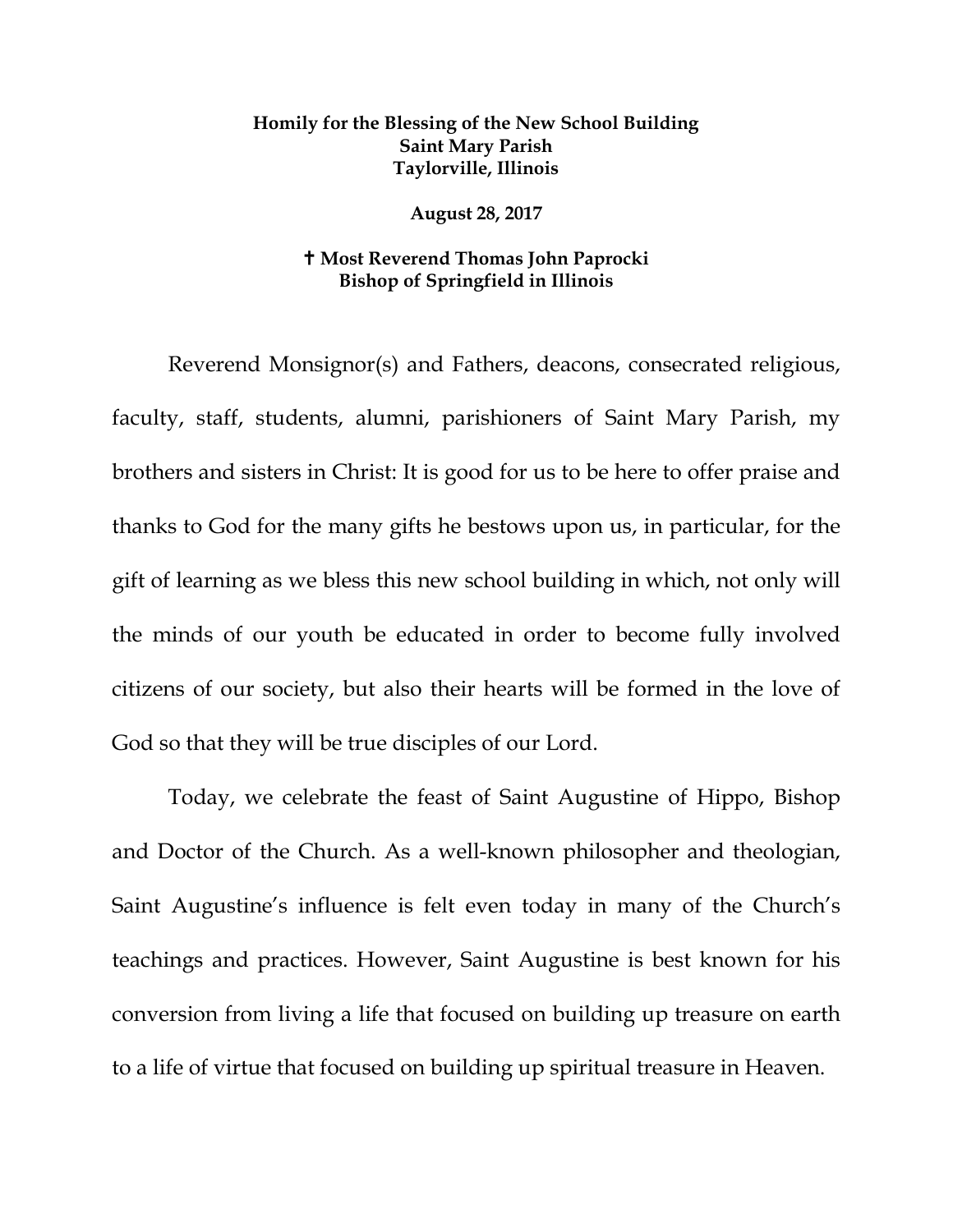As with any sort of change of heart, Saint Augustine's conversion did not occur on his own or in a vacuum devoid of the influence of others. Rather, it occurred through the prayers of his mother, Saint Monica, who dedicated herself to praying for Augustine's transformation, as well as through the influence of his teacher and mentor, Saint Ambrose, who instructed him in the faith and ultimately led him to his vocation of being a priest and bishop of the Church.

Just as with Saint Augustine, our conversion, that is, the turning of our hearts to live more authentically as Christ's disciples, does not take place on our own. For if we were to live in the midst of the world without the support of our community of faith, we would most likely have a significantly more challenging time living the discipleship and stewardship way of life.

For you see, just as Saint Monica prayed for her son, so too does our Blessed Mother, Mary, pray for all of us that we might come more and more to know her Son and live as His disciples. As Saint Ambrose did for Saint Augustine, the Church carries out the sacred mission of instructing our hearts and minds so that we, too, might be led to our particular vocation and supported in living out God's call for everyone to be holy.

2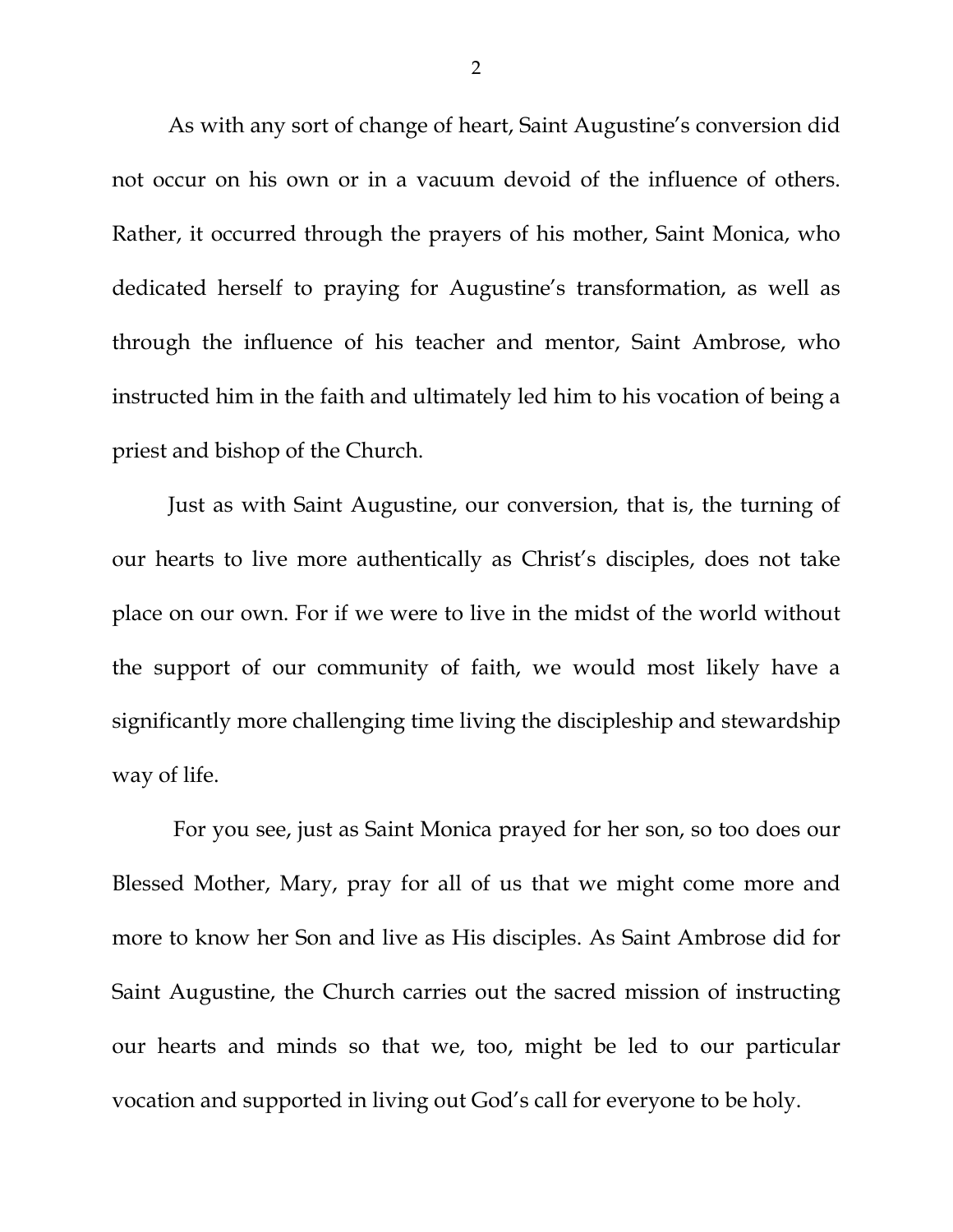My dear brothers and sisters in Christ, let us never lose sight of the fact that this ongoing conversion of heart, namely, to follow our Lord more closely as His disciples, is what we as Christians should be focused on in our daily lives. One aspect of that call of our Lord, to be His disciples, is to hand on the faith to others. While we can each do this in our daily lives by being models of Christian discipleship to those around us, so too do the Church carry on this sacred duty and follow the model of Christ, the great Teacher, through her mission to form hearts and minds in our Catholic schools. In this regard, Pope Benedict XVI spoke about the sacred task of the Church to educate the youth in the following words that he spoke in an address to Catholic educators in 2008 in Washington, D.C.:

> Education is integral to the mission of the Church to proclaim the Good News. First and foremost every Catholic educational institution is a place to encounter the living God who in Jesus Christ reveals his transforming love and truth (cf. *Spe Salvi*, 4). This relationship elicits a desire to grow in the knowledge and understanding of Christ and his teaching. In this way those who meet him are drawn by the very power of the Gospel to lead a new life characterized by all that is beautiful, good, and true; a life of Christian witness nurtured and strengthened within the community of our Lord's disciples, the Church.[1](#page-3-0)